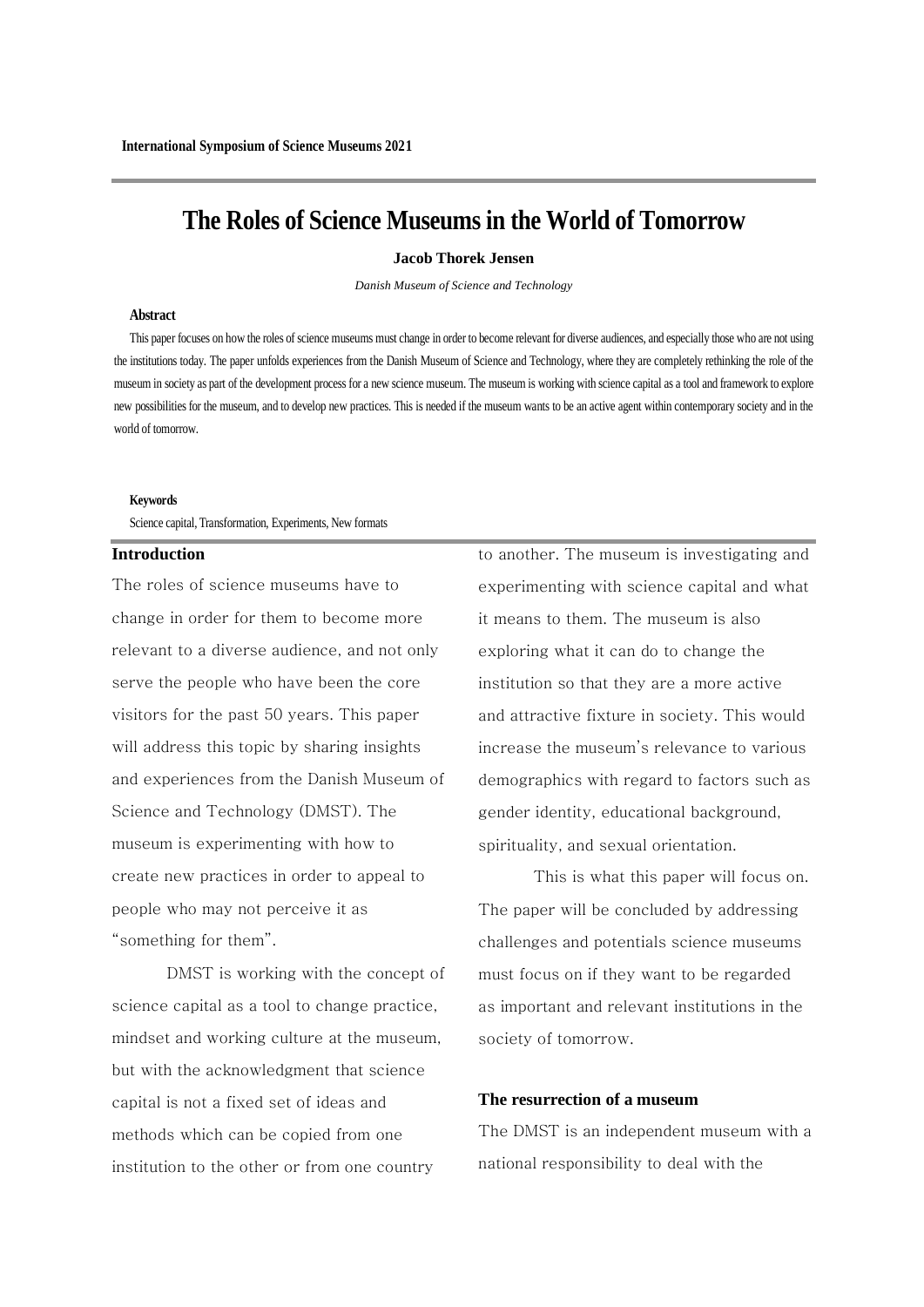technological and industrial development of Denmark. The museum receives support from the Danish government to carry out this work.

At the moment the museum is located north of Copenhagen, Denmark's capital; however, it will move to Copenhagen within the next 5 years. Here they will transform one of the most iconic industrial facilities in the city, an old power station, into a new science museum and science/innovation hub for companies, organizations, and institutions, which work with the green transformation of society and the world.

The museum was established in 1911 by the Confederation of Danish Industry and the Association of Craftsmen in Copenhagen. The diversity of the collection is enormous; from steam engines to smartphones; a Soyuz-space capsule; the original LEGO; production facilities; Denmark's first car from 1888, which can still drive making it the world's oldest functioning car; and the compass, which Hans Christian Ørsted used in 1820, when he discovered electromagnetism – a key discovery for the creation of our modern electrical society. There are approximately 30,000 objects in the collection. The unifying term is innovation. Every single object in the collection is an example of new ideas or new discoveries.

Even though the museum is more than 100 years old, it has been somewhat neglected in recent years with falling visitor numbers and a collection in poor condition. Five years ago, it was decided to rethink the role of the museum in society, which includes the relocation of the museum into the new facility, and the development of new practice for how a science museum functions. The museum is now located in an old industrial facility, which hasn't been renovated and therefore unsuitable for a modern museum. For instance, many large areas within the museum are unable to be heated properly. In a way, the development of the new museum is also the rebirth of the old museum. This creates an opportunity to completely rethink the role of the museum for its visitors and ultimately society. The existing museum is currently being used as a laboratory, where they can experiment with new ideas, formats, and methods.

#### **Science – right where you are**

The DMST has been granted funding from the biggest foundation in Denmark, the Novo Nordisk Foundation, to experiment with how they can create new science communication and science education, which is relevant for people, who don't see science as something for them. The project is called 'Science – right where you are'. The aim is to: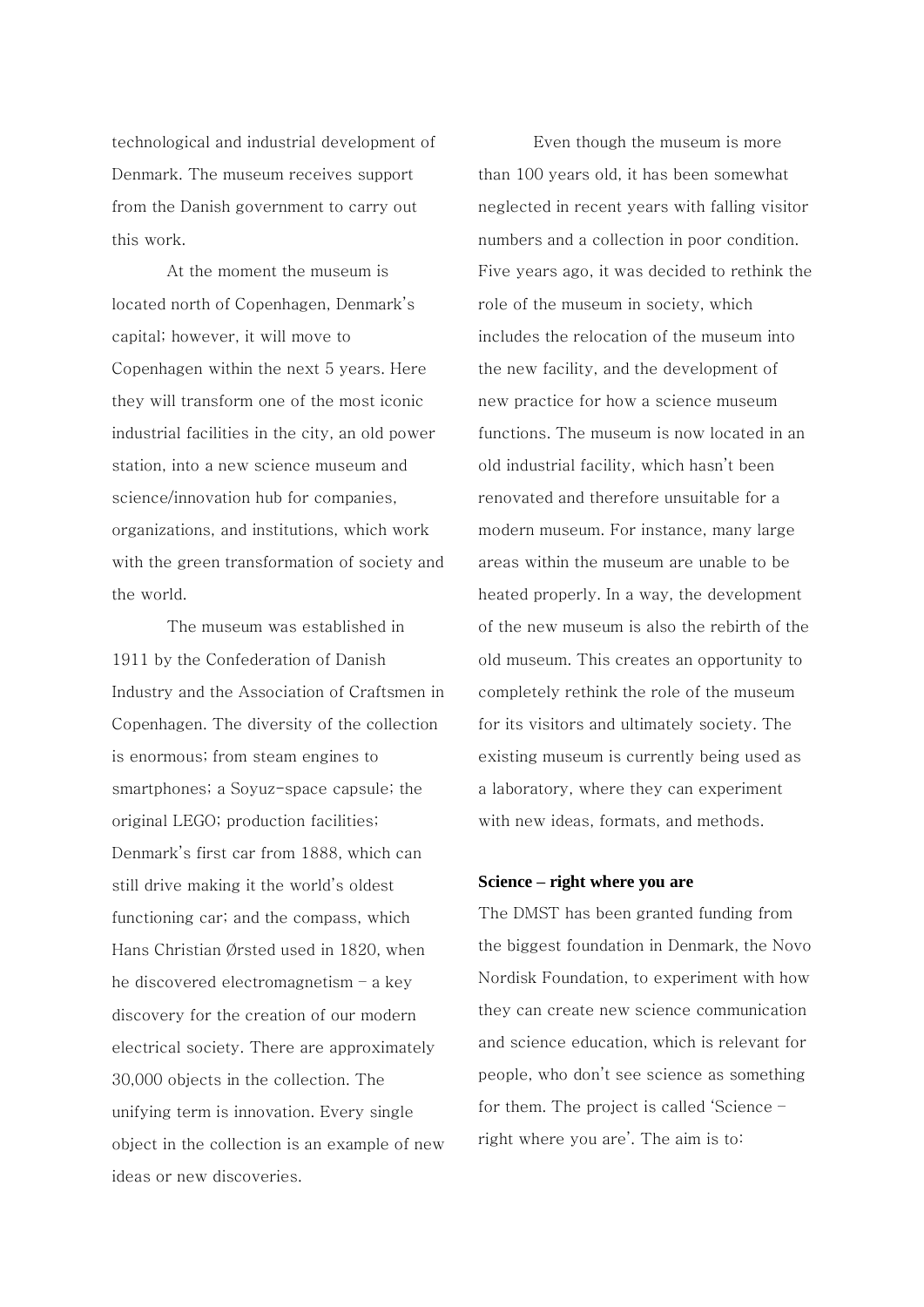- To make visible that science is not just about formulas, but instead is part of the world and life that each of us is living.
- To show how insight in science is important in order to be able to act and make decisions in our lives.
- To show how scientific discoveries make the world more wondrous and interesting.
- To establish a starting point where it is acknowledged that we all have different approaches to

understanding scientific insights.

The project is not just targeted at children, who are the usual target group for such initiatives, but also adults, as the museum believes it's important to support the curiosity and learning for all citizens in the society.

The museum is working closely together with the Science Museum Group and draws on their knowledge and experiences with science capital, which is the theoretical framework for the work, the DMST is doing (Archer et al., 2015; DeWitt et al, 2016) Through different Danish studies into how and why young people engage with science in Denmark, the museum acknowledged that the British society is very different from the Danish society making it difficult for the museum to copy the initiatives that the Science Museum Group has been doing with science capital. Because of this, the DMST is now working on new methods, formats, and tools based on the concept of science capital, but rooted in a Danish context. Everything they are developing at the museum will be made accessible to other institutions; not for them to copy what the DMST is doing, but for them to find inspiration to challenge their own practice.

The project is divided into several phases. It's important that data and experiences are being collected systematically, so it's possible to learn from the mistakes and thus continually develop new practice and formats based on previous experiences. It's okay to make mistakes and failures. Only through pushing the boundaries for what a museum can do and can be are they able to make connections with people, who are not using them today. The DMST is carrying out 12 experiments, which take place in existing and new exhibitions and public and educational programmes. The following is a presentation of two of the upcoming experiments.

# **Learning through experiments**

The DMST is developing a new public activity inspired by escape rooms and mystery walks, which have become quite popular among younger Danes in recent years. This activity is targeted at couples—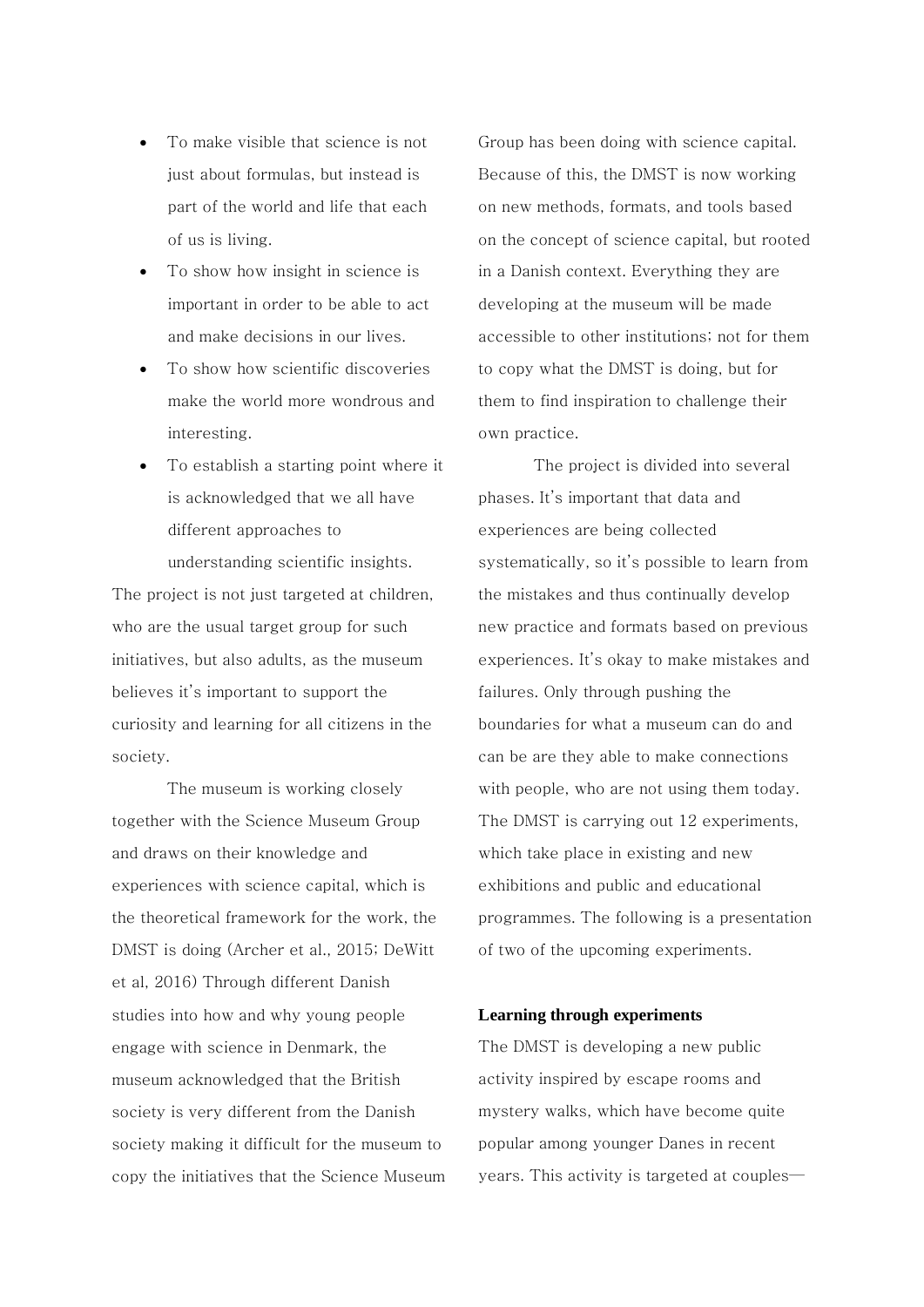either as a first date activity or for a couple who has been dating and wishes to do something new together. These people are not among the usual visitors at the museum, but the hope is to become relevant for these people by finding inspiration in a concept that they are already familiar with. It's important that the activity is developed so the participants do something together, as visiting museums is often a social event. It's also important that the participants are encouraged to actively use their bodies as well as their minds in order to complete the different tasks. Another aim with this activity is to introduce an activity at the museum which has an estimated time frame. Currently, most of the museum's offerings don't have an estimated time frame, which means that visitors who are not familiar with the museum don't know if they should expect to be at the museum for 1 hour or 4 hours. The museum is developing a mystery walk, which has an estimated time span of 45-60 minutes. The concept of the walk is a quest centered on some of the iconic objects in the collection.

Another one of the upcoming experiments with the new practice is to make a pop-up museum outside the walls of the museum in order to reach some of the people who would never even think about entering the museum. They have partnered up with Copenhagen Airport and are

planning to make a temporary museum in their facilities, where travelers can enter the pop-up museum and get a small taste of what a science museum can be. This is a unique opportunity to reach millions of Danish and foreign travelers, who may be unfamiliar with the museum or under the impression that a science museum is not something for them. The idea is not to replicate the exhibitions and practices at the museum currently, but instead experiment with how they can engage new audiences in science and technology and then hopefully ignite an interest and curiosity in science. The pop-up museum will be open for at least 1 year, where it's expected that at least 1 million visitors will see the pop-up museum; those being visitors who are not users of the museum today.

The DMST has several other experiments in the works for the coming years. In 2022, Denmark will host the first three stages of the world's biggest bicycle race, the Tour de France. In relation to this, the museum will make an exhibition about bicycle culture in Denmark and explore how science relates to an ordinary bicycle. In 2023, the main thematic focus of the museum will be artificial intelligence. In relation to this, the museum will conduct several experiments to investigate how they can make the science and technology related to AI interesting and accessible for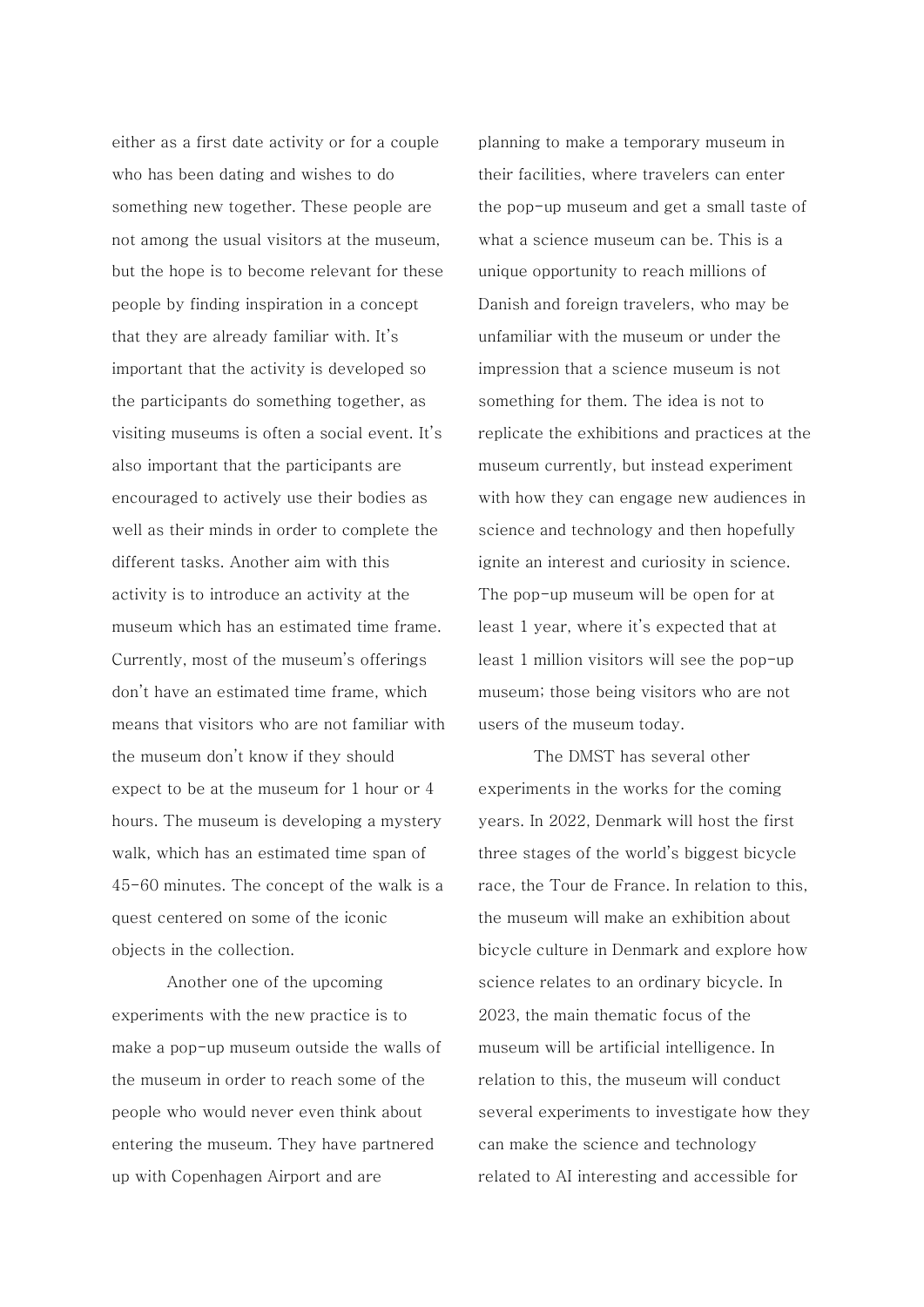people who don't find it relevant for their lives, even though AI is affecting the lives of most people in Denmark already today.

The aim is that every single experiment should foster new ideas, knowledge, experiences, and reflections that the museum can use when creating other interventions in the exhibitions, and the public and educational programs. It's a continued effort to develop offerings for a wider selection of people.

#### **Challenges and potentials**

Museums across the world have faced enormous challenges in connection with the COVID-19 pandemic, where many have been forced to be shut down for long periods. It's up to the employees of the science museums and the science centers to decide if they want to use this historic event as a catalyst for creating new and better offerings, which are relevant for a wider selection of the public, or if the institutions should return to business as usual and create 'safe' block buster exhibitions, which will secure high numbers of already familiar visitors.

I would argue that the science museums and science centers can use this situation to transform the institutions to be more inclusive, more relevant, and more interesting. These ambitions for the institutions are very much in tune with the

thoughts and ideas behind science capital. That's why I believe science capital can be used as a tool and framework to facilitate this transformation.

Even before the COVID-19 pandemic, only about half of the Danish population had visited a museum within the last year (Jessen, 2018). There was an enormous inequality in the educational background of those who choose to visit the museums and those who did not. Citizens with higher educational backgrounds where highly overrepresented at the museums compared to their share in the Danish population, while citizens with vocational educational backgrounds were highly underrepresented at the museums compared to their share in the Danish population (Jensen & Lundgaard, 2015). Denmark is a fairly equal and democratic society, so I anticipate that these numbers can only be more alarming in some other countries—at least if we believe that museums, including science museums, have something to offer for everyone in the society. This was an issue before the COVID-19 pandemic and this will be an important issue to address in the aftermath of the pandemic, where a lot of institutions are struggling to get visitors back in the museums.

Science museums have a unique opportunity to play an active part in the society and address challenges and